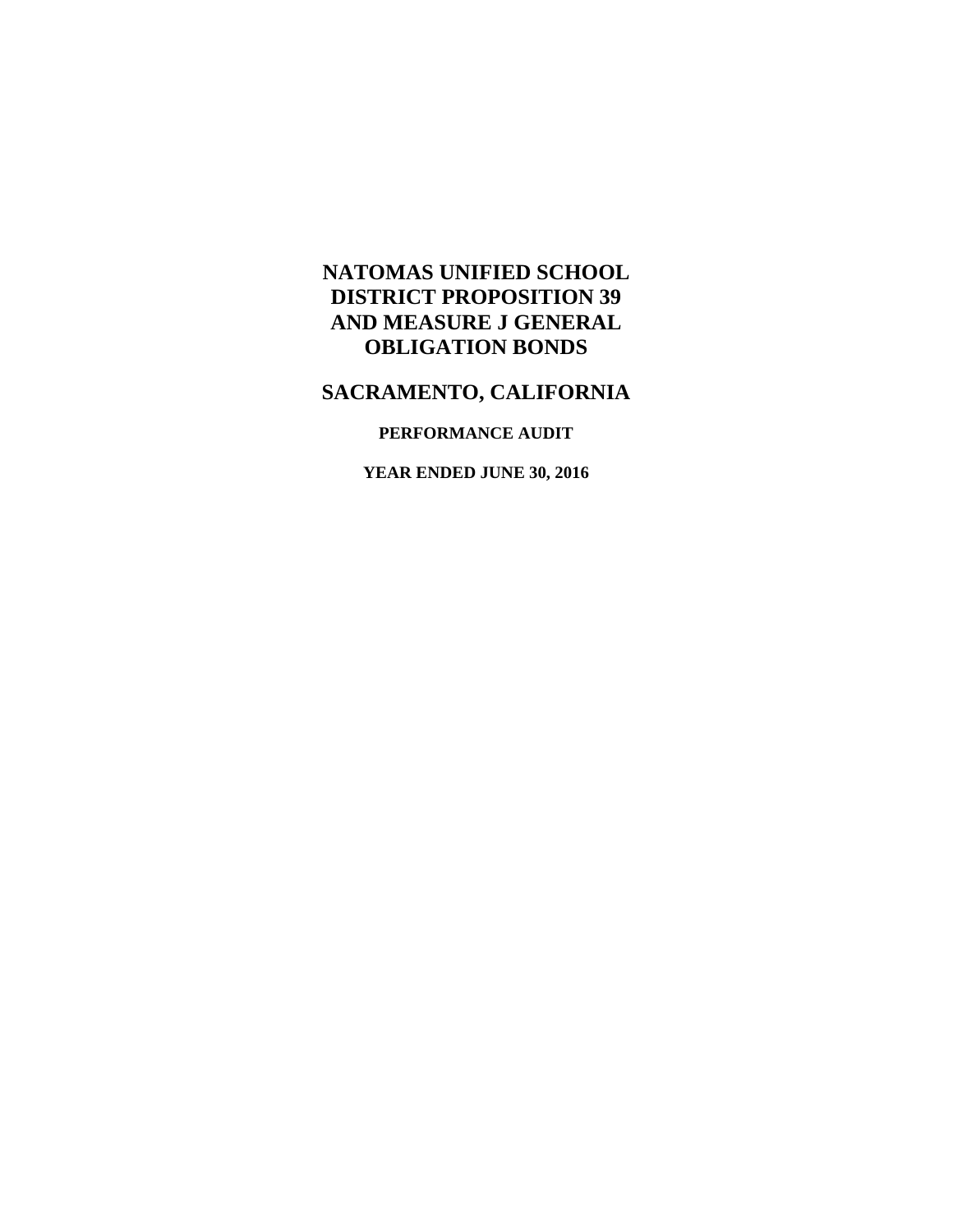# **NATOMAS UNIFIED SCHOOL DISTRICT PROPOSITION 39 AND MEASURE J GENERAL OBLIGATION BONDS**

## **TABLE OF CONTENTS JUNE 30, 2016**

|                                                | <b>PAGE</b> |
|------------------------------------------------|-------------|
| <b>Independent Auditor's Report</b>            |             |
| Objectives                                     | 2           |
| Scope of the Audit                             | 2           |
| <b>Background Information</b>                  | 2           |
| Procedures Performed                           | 2           |
| Conclusion                                     | 3           |
| <b>Management Comments and Recommendations</b> | 3           |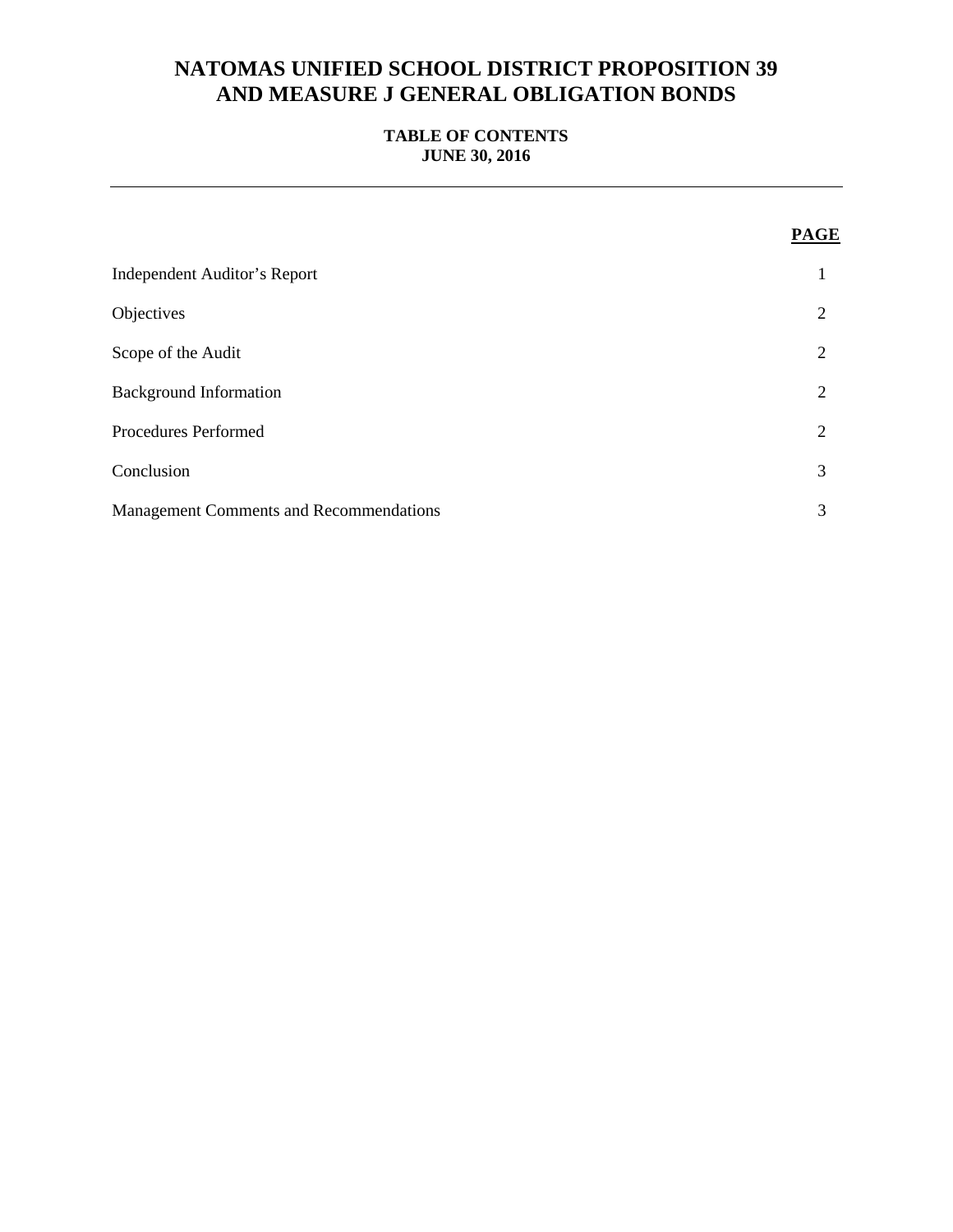

*Relax. We got this.*  $\degree$ 

1

# **INDEPENDENT AUDITOR'S REPORT**

**Board of Trustees and Independent Citizens' Bond Oversight Committee for Measure J Natomas Unified School District Sacramento, California** 

We have conducted a performance audit of the Natomas Unified School District's (the District) Measure J General Obligation Bonds for the year ended June 30, 2016.

We conducted our performance audit in accordance with *Government Auditing Standards* issued by the Comptroller General of the United States. Those standards require that we plan and perform the audit to obtain sufficient, appropriate evidence to provide a reasonable basis for our conclusion based on our audit objectives. We believe that the evidence obtained provides a reasonable basis for the findings and conclusions based on our audit objectives.

Our audit was limited to the objectives listed on page 2 of this report which includes determining compliance with the performance requirements for the Proposition 39 and Measure J General Obligation Bonds under the applicable provisions of Section  $1(b)(3)(C)$  of Article XIIIA of the California Constitution and Proposition 39 as they apply to the bonds and the net proceeds thereof. Management is responsible for the District's compliance with those requirements.

Solely to assist us in planning and performing our performance audit, we obtained an understanding of the internal controls of the District to determine if internal controls were adequate to help ensure the District's compliance with the requirements of Proposition 39, as specified by Section 1(b)(3)(C) of Article XIIIA of the California Constitution. Accordingly, we do not express any assurance on the internal controls.

The results of our tests indicated that, in all significant respects, the Natomas Unified School District expended Measure J General Obligation Bond funds for the year ended June 30, 2016 only for the specific projects developed by the District's Board of Education and approved by the voters, in accordance with the requirements of Proposition 39, as specified by Section 1(b)(3)(C) of Article XIIIA of the California Constitution.

Millert associates, hu.

**GILBERT ASSOCIATES, INC. Sacramento, California** 

**December 8, 2016**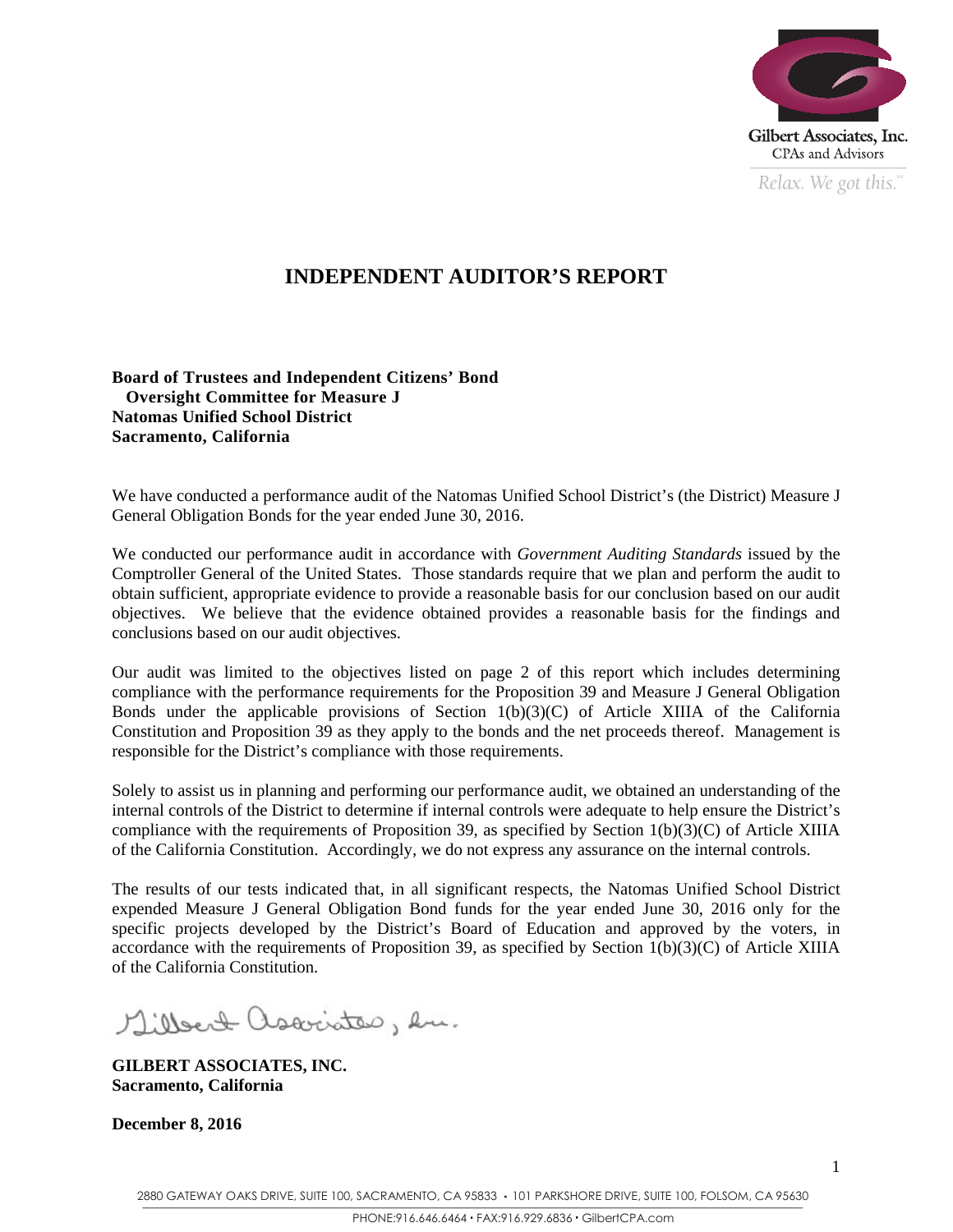# **NATOMAS SCHOOL DISTRICT PROPOSITION 39 AND MEASURE J GENERAL OBLIGATION BONDS**

### **PERFORMANCE AUDIT JUNE 30, 2016**

#### **OBJECTIVES**

The objectives of our performance audit was to document that the Natomas Unified School District (the District) expended Measure J General Obligation Bond (the Bonds) funds for the year ended June 30, 2016 only for purposes approved by voters and only for specific projects developed by the District's Board of Trustees, in accordance with the requirements of Proposition 39, as specified by Section 1(b)(3)C of Article XIIIA of the California Constitution; note any incongruities or system weaknesses; and provide recommendations for improvement.

### **SCOPE OF THE AUDIT**

The scope of our performance audit covered the fiscal year ended June 30, 2016. Expenditures incurred after the issuance of the Bonds and prior to July 1, 2015, were not covered by this examination. The expenditures included all account and project codes associated with the Bond projects. Expenditures incurred subsequent to June 30, 2016 were not reviewed or included within the scope of our audit.

#### **BACKGROUND INFORMATION**

The Natomas Unified School District Election of 2014 General Obligation Bonds, Measure J were authorized at an election of registered voters of the District held on November 4, 2014 at which greater than fifty-five percent of the persons voting on the proposition voted to authorize the issuance and sale of \$129,000,000 principal amount of general obligation bonds of the District.

On July 30, 2015, the District issued General Obligation Bonds (Series 2015 Bonds) in the amount of \$69,500,000 to build, acquire, construct and furnish school facilities. The bonds mature during succeeding years through August 2040. The bonds were issued at interest rates ranging from 2.00% to 5.00%.

The financial activity related to the Measure J General Obligation Bonds is recorded Fund 21 (Building Fund) in the District's audited financial statements for the year ended June 30, 2016.

### **PROCEDURES PERFORMED**

We obtained the Measure J Building Fund detailed general ledger for the fiscal year ended June 30, 2016. We obtained the actual invoices and other supporting documentation for a sample of expenditures to ensure compliance with Proposition 39 and Measure J General Obligation Bond funding. We performed the following procedures:

- We verified the mathematical accuracy of the expenditures included in the Measure J Building Fund detailed general ledger for the fiscal year ended June 30, 2016.
- Solely to assist us in planning and performing our performance audit, we obtained an understanding of the internal controls of the District to determine if internal controls are adequate to help ensure the District's compliance with the requirements of Proposition 39.